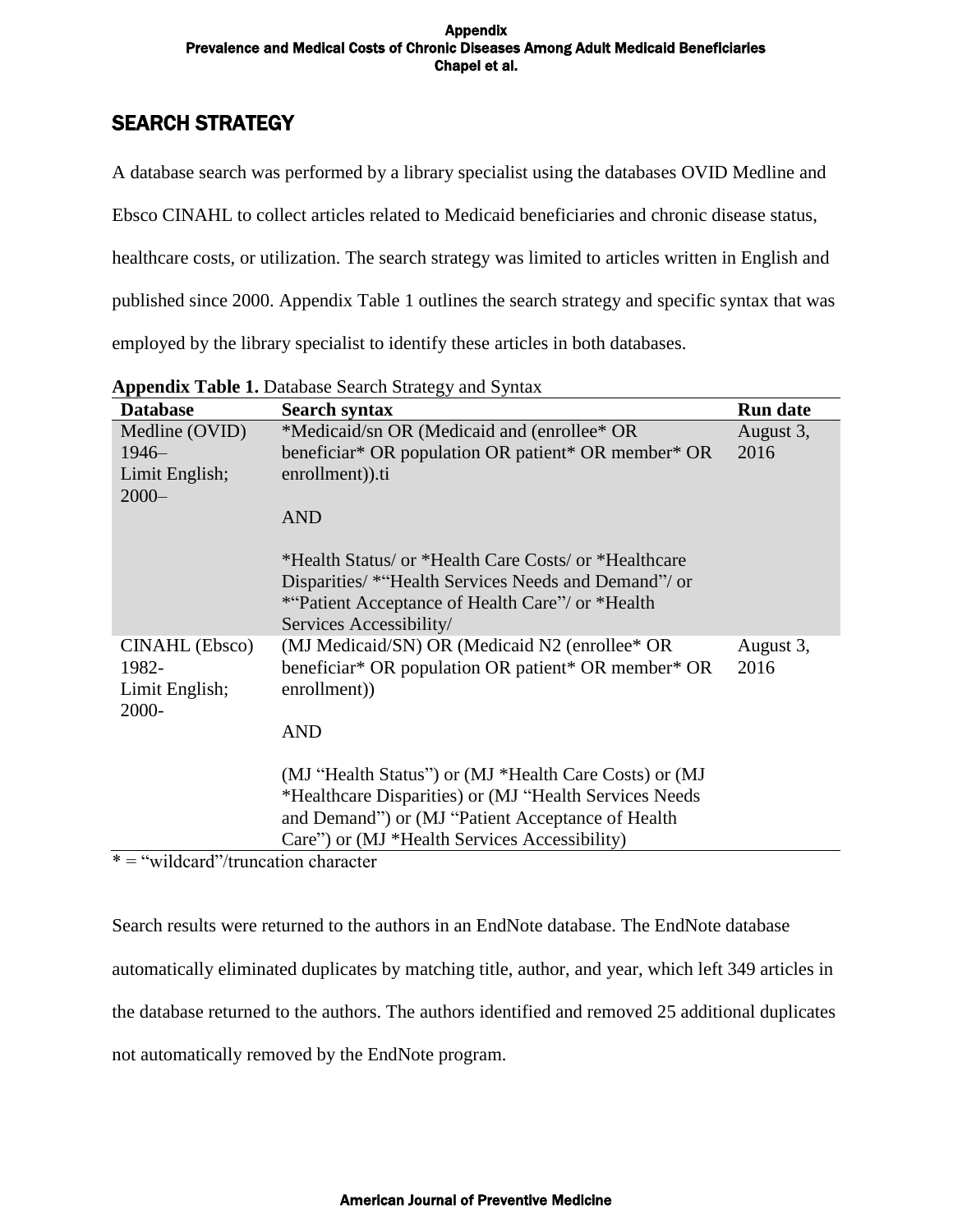The authors supplemented this search by using Google Scholar and checking the references of relevant articles. The supplemental Google Scholar search used the keywords *Medicaid*  combined with *cost, chronic condition, hypertension, heart disease, diabetes, asthma,* or *cancer.*  Thirty-five additional potentially relevant articles were identified and included for further screening.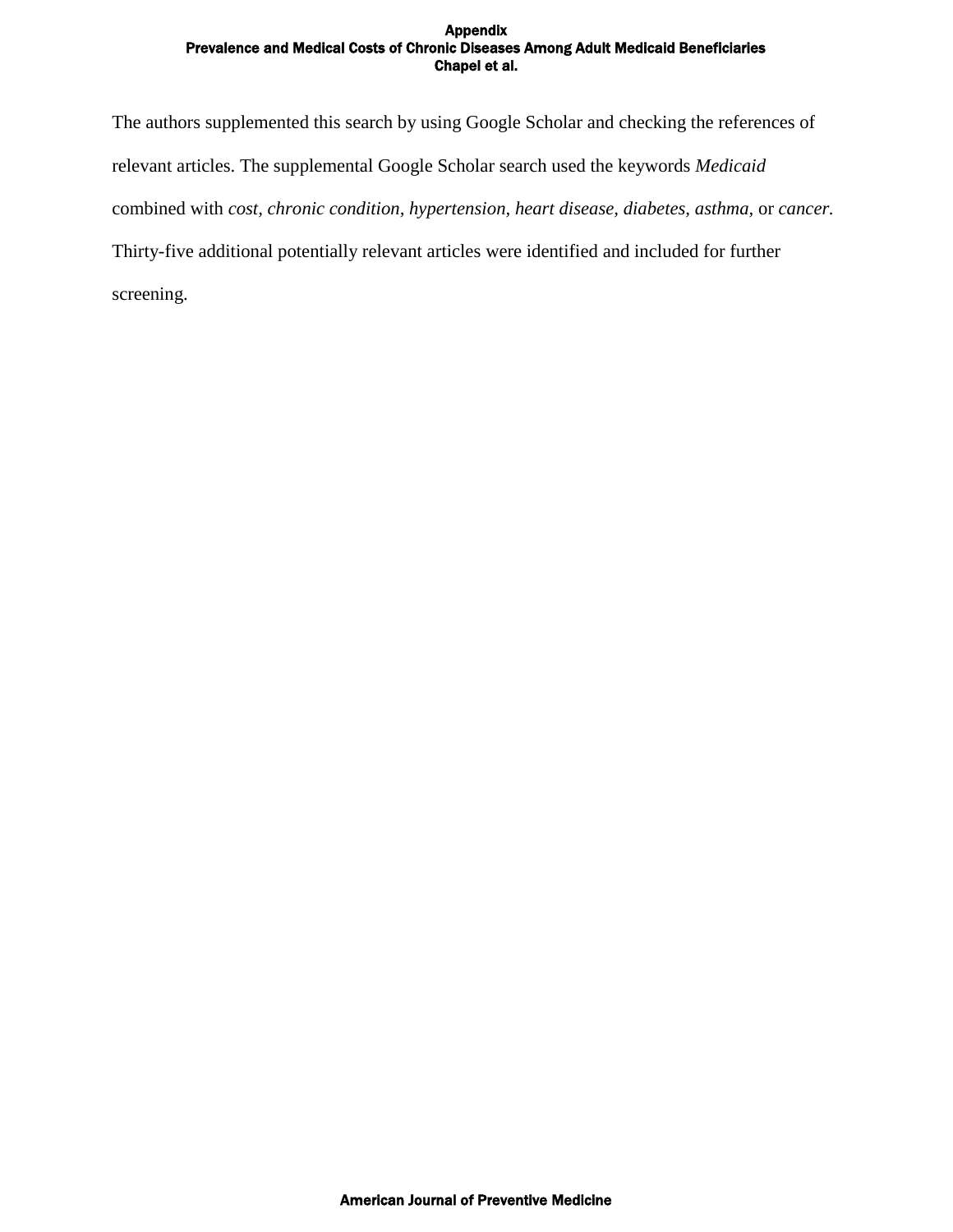**Appendix Figure 1.** Distribution of number of articles examining particular chronic conditions.

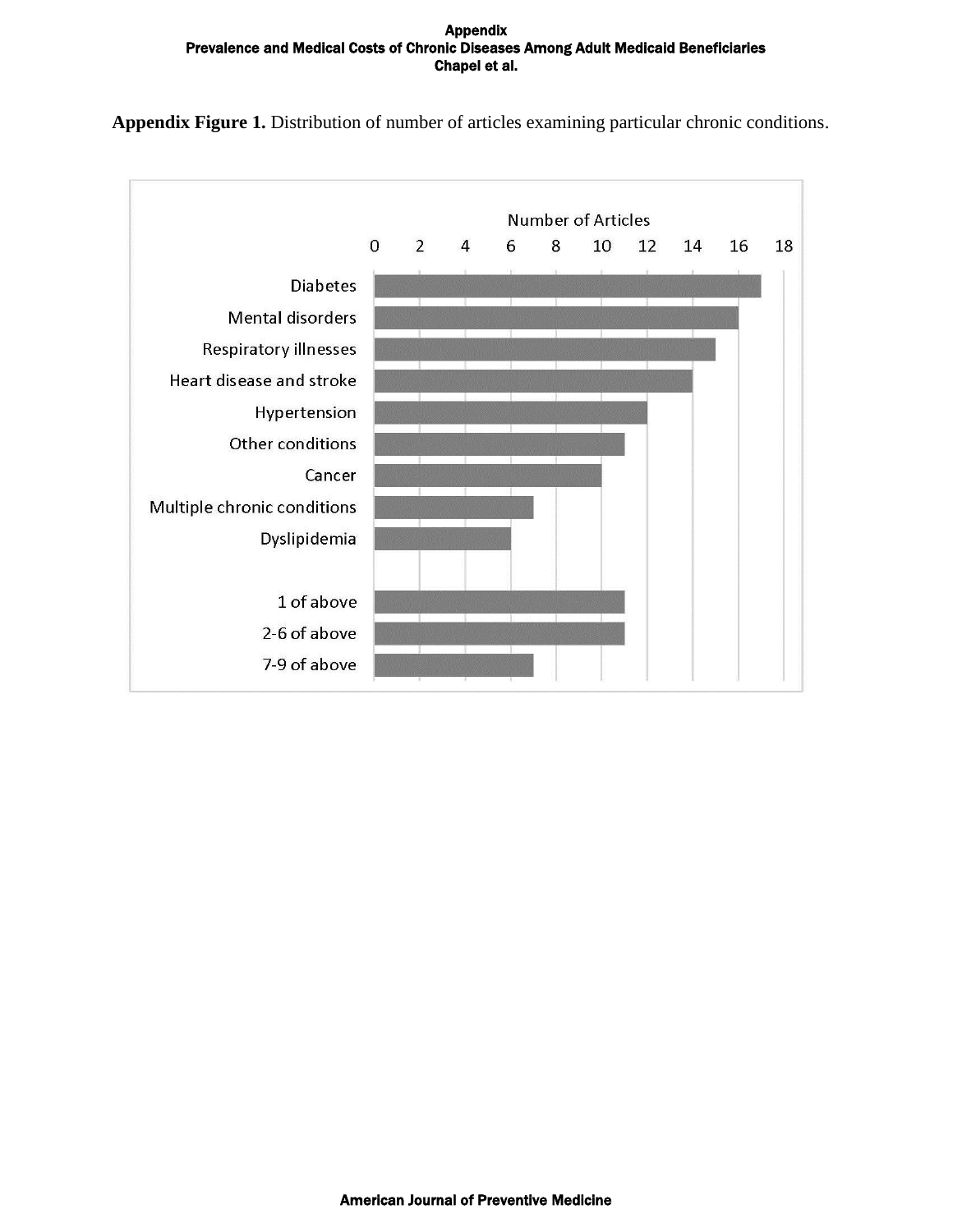| <b>Author</b><br>(Year)          | and stroke                                         |                      | пррения тари 2. Емпасса года систем от гон-Соннципсало сполне Diseases Annong wicereated Denenciates (2000–2010, гд т.7)<br>Heart disease Hypertension Dyslipidemia | <b>Diabetes</b> | <b>Cancer</b>                  | <b>Respiratory</b><br>illnesses               | <b>Mental</b><br>disorders                                              | Other chronic<br>conditions            | <b>Multiple</b><br>chronic<br>conditions                                                                           |
|----------------------------------|----------------------------------------------------|----------------------|---------------------------------------------------------------------------------------------------------------------------------------------------------------------|-----------------|--------------------------------|-----------------------------------------------|-------------------------------------------------------------------------|----------------------------------------|--------------------------------------------------------------------------------------------------------------------|
| <b>Buescher</b><br>$(2010)^{13}$ |                                                    |                      |                                                                                                                                                                     | 15.7%           |                                |                                               |                                                                         |                                        |                                                                                                                    |
| Chang<br>$(2013)^{14,a}$         |                                                    | $9.9\%$ <sup>c</sup> |                                                                                                                                                                     | 7.5%            |                                |                                               | Depression:<br>22.3%                                                    | Obesity: 42.9%                         |                                                                                                                    |
| Cheung<br>$(2012)^{15}$          | CHD: 11.1%;<br>Stroke: 6.2%                        | 31.8%                |                                                                                                                                                                     | 14.3%           | 7.8%                           | Asthma: 18.1%                                 |                                                                         | Obesity: 33.5%                         |                                                                                                                    |
| Christopher<br>$(2015)^{16,a}$   |                                                    |                      |                                                                                                                                                                     |                 |                                |                                               |                                                                         |                                        | $\geq$ 1 conditions:<br>55.7%                                                                                      |
| Decker<br>$(2013)^{18,a}$        | Any heart<br>disease: 11.8%;<br>Stroke: 5.5%       | 27.4%                | Hyperlipidemia:<br>23.2%                                                                                                                                            | 12.7%           | 9.5%                           | Asthma: 19.3%;<br>Emphysema:<br>4.8%          | Depression:<br>5.0%                                                     | Obesity: 45.2%                         | $\geq$ 1 conditions:<br>56.8%;<br>$\geq$ 2 conditions:<br>29.3%                                                    |
| Hill $(2014)^{27,a}$             | Any heart<br>disease: 8.8%;<br><b>Stroke: 1.5%</b> | 17.2%                | Hyperlipidemia:<br>16.8%                                                                                                                                            | 7.7%            |                                | Active asthma:<br>7.8%;<br>Emphysema:<br>1.6% | Depression:<br>$16.5\%$ ;<br>Serious<br>psychological<br>distress: 9.7% | Arthritis:<br>27.7%;<br>Obesity: 35.3% | $\geq$ 1 conditions:<br>62.1%                                                                                      |
| Khoury<br>$(2013)^{28,b}$        | CHF: 6.7%                                          | 32.8%                |                                                                                                                                                                     | 15.7%           | Breast: 0.9%;<br>Lung: $0.2\%$ | Asthma: 2.9%;<br>COPD: 13.2%                  | Depression:<br>19.5%                                                    | End-stage renal<br>disease: 2.6%       |                                                                                                                    |
| Piecoro<br>$(2001)^{32}$         |                                                    |                      |                                                                                                                                                                     |                 |                                | Asthma: 4.6%                                  |                                                                         |                                        |                                                                                                                    |
| Priest $(2011)^{33}$             | CHD: 1%;<br>HF: 1%                                 | $4\%$ <sup>d</sup>   | Hyperlipidemia:<br>$e$ 4%                                                                                                                                           | 3%              |                                | Asthma: 4%;<br>COPD: $f1\%$                   | <b>New</b><br>depression:<br>0.3%                                       |                                        |                                                                                                                    |
| Wildmer<br>$(2015)^{38,a}$       | CHD: 5%;<br>Angina: 2%                             | 18%                  |                                                                                                                                                                     |                 |                                | Asthma: 15%                                   |                                                                         |                                        |                                                                                                                    |
|                                  |                                                    |                      | The following studies examined only those with a specific disease, n=9                                                                                              |                 |                                |                                               |                                                                         |                                        |                                                                                                                    |
| Bagchi<br>$(2007)^{12,g}$        | CHD: 26.1%                                         |                      |                                                                                                                                                                     | 27.5%           |                                |                                               |                                                                         |                                        |                                                                                                                    |
| Clemans-Cope<br>$(2013)^{17}$    |                                                    |                      |                                                                                                                                                                     |                 |                                |                                               |                                                                         |                                        | $\geq$ 2 conditions:<br>68.0% (in<br>patients with $\geq$ 1<br>conditions);<br>76.9% (in<br>patients with $\geq$ 1 |

# **Appendix Table 2.** Estimated Prevalence of Non-Communicable Chronic Diseases Among Medicaid Beneficiaries (2000−2016, N=19)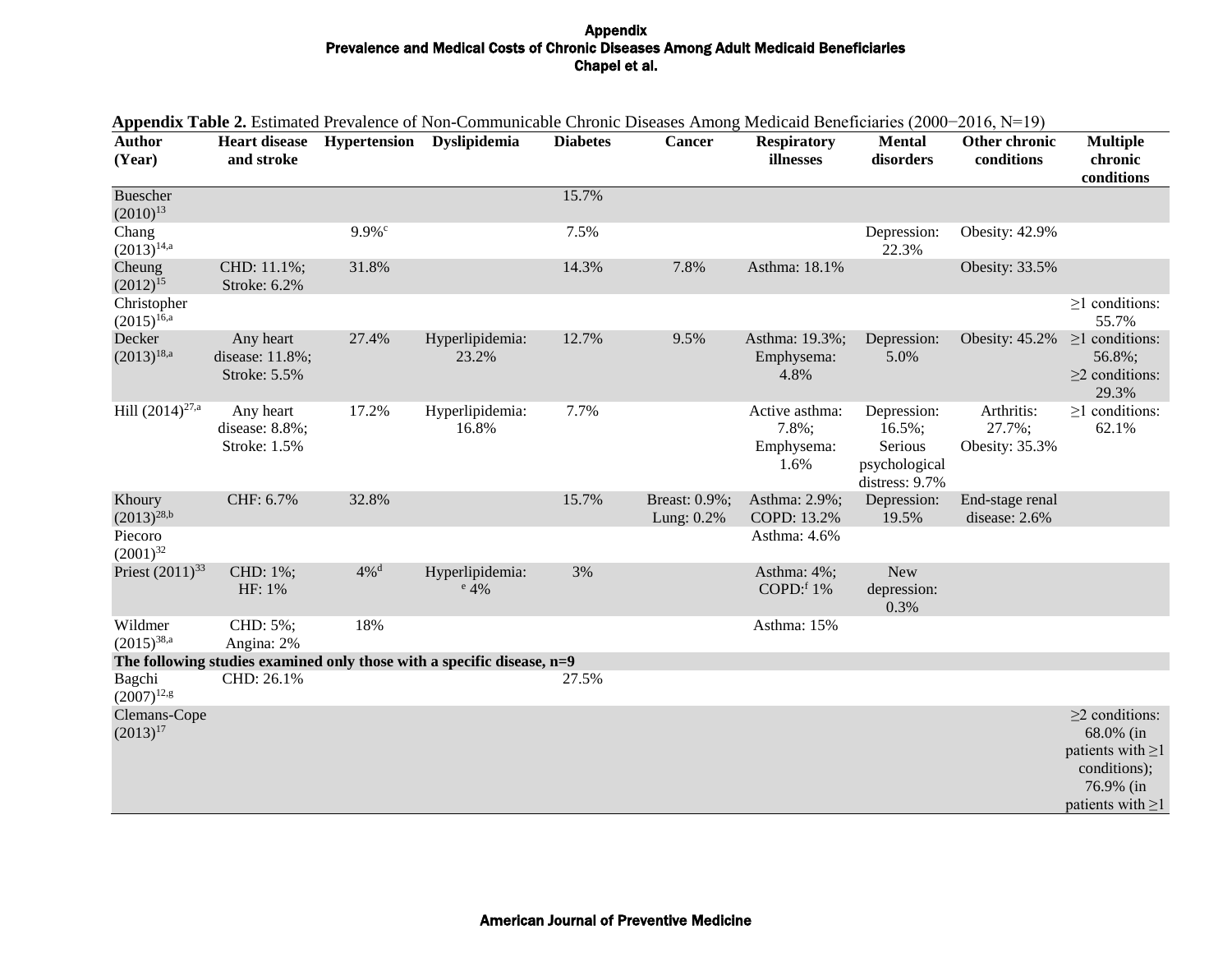|                                   |                                                                                                    |        |                          |        |                                                       |                                                                                        |                                                                                               |                                                     | mental<br>disorders)                                                                                   |
|-----------------------------------|----------------------------------------------------------------------------------------------------|--------|--------------------------|--------|-------------------------------------------------------|----------------------------------------------------------------------------------------|-----------------------------------------------------------------------------------------------|-----------------------------------------------------|--------------------------------------------------------------------------------------------------------|
| Downie<br>$(2011)^{19,h}$         | CVD: 18.4%                                                                                         |        | Hyperlipidemia:<br>43.9% | 38.8%  |                                                       | Asthma or<br>COPD: 19.9%                                                               |                                                                                               | Chronic kidney<br>disease: 26.5%;<br>Obesity: 62.5% |                                                                                                        |
| D'Souza<br>$(2014)^{20,i}$        | CVD: 64.2%;<br>MI: 6.5%;<br>CHF: 32.5%;<br>Stroke: 17.1%                                           |        |                          | 33.5%  | cancer: 18.3%;<br>Malignant<br>cancer tumors:<br>6.6% | Presence of any Asthma: 16.3%;<br>Respiratory<br>diagnosis<br>(exclude<br>COPD): 27.5% | Depression:<br>27.9%;<br>Dementia: 7.9%                                                       | Renal: 5.4%;<br>Peptic ulcer<br>disease: 2.9%       |                                                                                                        |
| Esposito<br>$(2009)^{22,j}$       | CHD: 29.1%                                                                                         |        |                          | 29.8%  |                                                       |                                                                                        |                                                                                               |                                                     |                                                                                                        |
| Guo $(2007)^{25,k}$               | CHD: 2.2%;<br>Stroke: 1.7%                                                                         | 13%    |                          | 7.1%   | 0.4%                                                  | <b>COPD: 4%</b>                                                                        | Anxiety: 36.2% Arthritis: 1.6%;                                                               | Obesity: 7.9%                                       |                                                                                                        |
| Lin $(2010)^{29,1}$               | MI: 3.75%;<br>CHF: 17.94%;<br>Pulmonary<br>heart disease:<br>$0.22\%$ ;<br>Stroke: 10.73%          | 63.40% |                          | 27.74% | Any<br>malignancy:<br>5.98%                           |                                                                                        |                                                                                               | Renal: 0%;<br>Peptic ulcer<br>disease: 3.39%        | Comorbidities<br>in addition to<br>COPD:<br>$1 - 2:50.58\%$ ;<br>$3 - 4:28.46\%$ ;<br>$\geq 5$ : 8.42% |
| <b>McCombs</b><br>$(2000)^{30,m}$ |                                                                                                    |        |                          |        |                                                       |                                                                                        | Bipolar: 15.4%;<br>Anxiety:<br>13.2%;<br>Major<br>depression:<br>$21.0\%$ ;<br>Dementia: 4.9% |                                                     |                                                                                                        |
| Yang<br>$(2016)^{40,n}$           | Pulmonary<br>vascular<br>disease: 2.9%;<br>Preexisting<br>heart<br>condition: <sup>o</sup><br>8.5% |        | Dyslipidemia:<br>14.6%   | 20.7%  |                                                       | Chronic<br>respiratory<br>disease: 19.5%                                               | Depression:<br>11.0%                                                                          | Chronic kidney<br>disease: 8.4%                     |                                                                                                        |

<sup>a</sup> Study examined beneficiaries aged 18/19 years to 64 years using nationally representative data. Prevalence estimates included in the range presented in the text.

<sup>b</sup> Prevalence estimates among female beneficiaries only.

<sup>c</sup>The extreme low prevalence was treated as an outlier and excluded from the range presented in the text.

<sup>d</sup> Excludes those with evidence of HF or MI.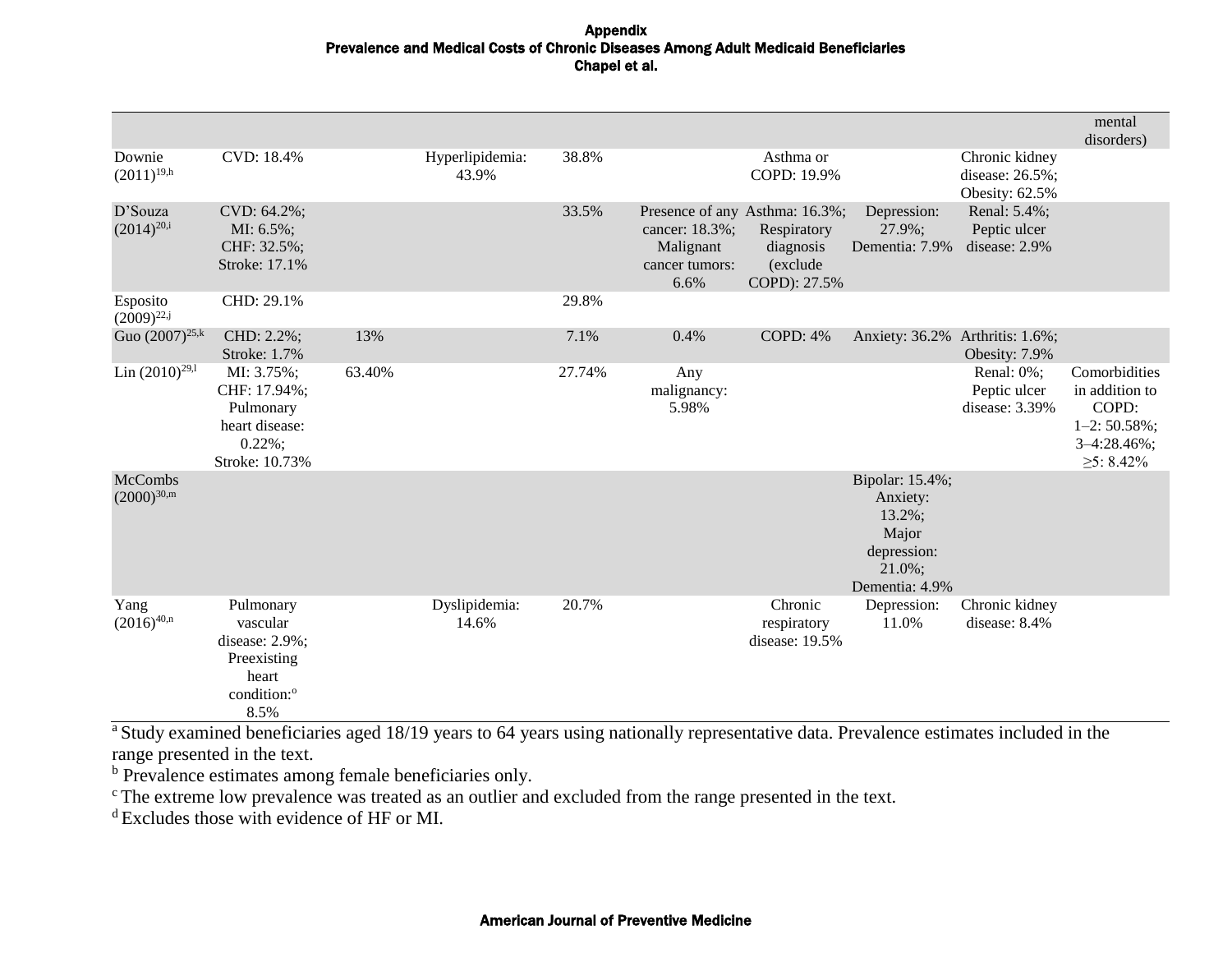<sup>e</sup> Excludes patients with evidence of CHD.

f Includes only those aged  $\geq 40$  years.

<sup>g</sup> Prevalence estimates among beneficiaries diagnosed with CHF.

h Prevalence estimates among beneficiaries diagnosed with hypertension.

<sup>i</sup>Prevalence estimates among beneficiaries diagnosed with COPD. Study also includes prevalence estimates for ten other chronic conditions not listed in the table due to space limitations and the fact that two or more articles reported on those conditions.

<sup>j</sup> Prevalence estimates among beneficiaries diagnosed with CHF.

<sup>k</sup> Prevalence estimates among beneficiaries diagnosed with bipolar disorder, excluding those with schizophrenia. Study also includes prevalence estimates for three other mental disorders not listed in the table due to space limitations and the fact that two or more articles reported on those conditions.

<sup>l</sup>Prevalence estimates among beneficiaries diagnosed with COPD. Study also includes prevalence estimates for ten other chronic conditions not listed in the table due to space limitations and the fact that two or more articles reported on those conditions.

m Prevalence estimates among beneficiaries diagnosed with schizophrenia. Study also includes prevalence estimates for nine other mental disorders not listed in the table due to space limitations and the fact that two or more articles reported on those conditions. <sup>n</sup>Prevalence estimates among beneficiaries diagnosed with hypertension. Also includes range of prevalence estimates by adherence

level for antihypertensive medication not shown here due to space limitations.

<sup>o</sup>Emergency department visits or hospitalization related to stroke, HF, MI, or CHD.

CHD, coronary heart disease; CHF, congestive heart failure; COPD, chronic obstructive pulmonary disease; CVD, cardiovascular disease; HF, heart failure; MI, myocardial infarction.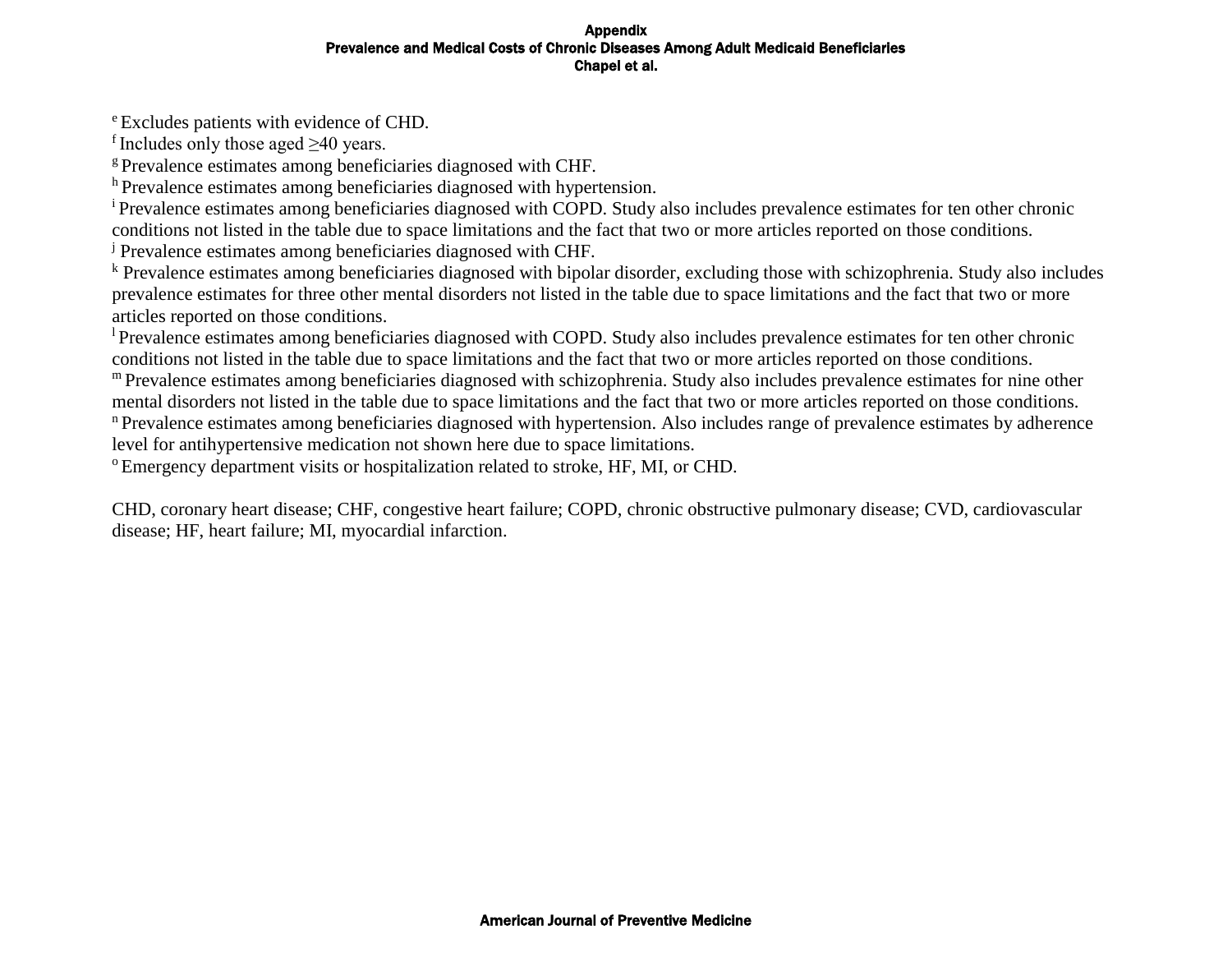**Appendix Table 3.** Estimated Medical Costs by Non-Communicable Chronic Disease Among Medicaid Beneficiaries (2000−2016,  $n=20$ )

| <b>Author</b>                     | <b>Definition of costs</b>                                                                                                                                                                                                                                                                                            | <b>Estimation methods</b>                                                                                                                                                                                                                                                                                                      | <b>Chronic</b>                                                                   | <b>Medical cost</b>                                               |
|-----------------------------------|-----------------------------------------------------------------------------------------------------------------------------------------------------------------------------------------------------------------------------------------------------------------------------------------------------------------------|--------------------------------------------------------------------------------------------------------------------------------------------------------------------------------------------------------------------------------------------------------------------------------------------------------------------------------|----------------------------------------------------------------------------------|-------------------------------------------------------------------|
| (year)                            |                                                                                                                                                                                                                                                                                                                       |                                                                                                                                                                                                                                                                                                                                | $discase(s)$                                                                     | (adjusted to 2015 $\gamma$ <sup>a</sup>                           |
| Clemans-<br>Cope<br>$(2013)^{17}$ | Average annual healthcare spending<br>(out-of-pocket spending presented<br>separately) per patient with one or<br>more chronic conditions and one or<br>more mental health conditions, in                                                                                                                             | Descriptive statistics used to<br>calculate mean annual costs for<br>both disease groups.                                                                                                                                                                                                                                      | $>1$ chronic<br>conditions<br><i>(including)</i><br>mental health<br>conditions) | \$8,881 (additional out-<br>of-pocket<br>spending= $$392)$        |
|                                   | 2003-2009 (2013 \$US).<br>Included cost components: inpatient,<br>outpatient ED, office/outpatient<br>(general practitioner or specialist),<br>and prescription drug spending.                                                                                                                                        |                                                                                                                                                                                                                                                                                                                                | $>1$ mental<br>health<br>conditions                                              | \$10,645 (additional<br>out-of-pocket<br>spending= $$475)$        |
| $D'Souza^{20}$                    | Mean annual healthcare costs per<br>patient with COPD (and excess cost),<br>from the 1 year following first<br>occurring date of maintenance<br>medication claim during 2004-2006<br>$(2007$ \$US).<br>Included cost components: medical,<br>pharmacy, and long-term care costs<br>(including deductibles/copayments) | Costs estimated as the mean cost<br>per patient with COPD from a<br>generalized linear model<br>(adjusting for comorbidities)<br>compared to a matched non-<br><b>COPD</b> cohort. Excess<br>(incremental) cost calculated by<br>subtracting total healthcare costs<br>of the non-COPD matched<br>cohort from the COPD cohort. | <b>COPD</b>                                                                      | \$20,900<br>(excess compared to<br>non-COPD<br>cohort= $$2,478$ ) |
| Epstein<br>$(2008)^{21}$          | Median annual healthcare costs per<br>patient in 12 months following<br>initiation of treatment during<br>1995-2003 (2002 \$US).<br>Included cost components: inpatient,<br>outpatient/physician, nursing<br>facility/intermediate care (long-term<br>care), and prescription costs.                                  | Nonparametric statistics<br>described the median total cost<br>per patient.                                                                                                                                                                                                                                                    | Cancer (oral or<br>pharyngeal)                                                   | \$34,882                                                          |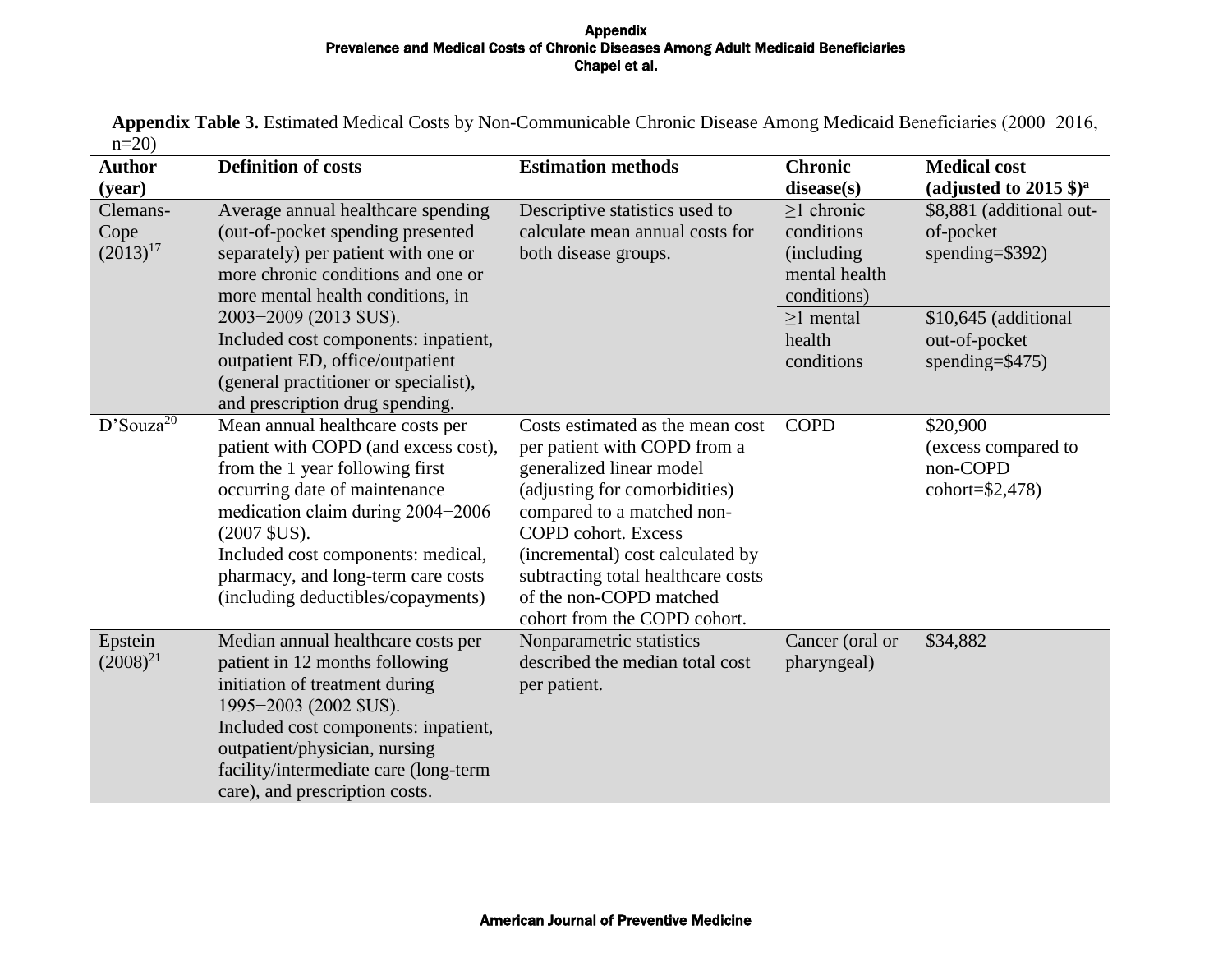| Esposito<br>$(2009)^{b, 22}$ | Mean annual total healthcare costs<br>per patient with CHF, by medication<br>adherence (adherent or nonadherent),<br>in 1999 (1999 \$US).<br>Included cost components: inpatient,<br>outpatient, drug, ED, skilled nursing<br>facility, hospice, and durable medical<br>equipment costs.                                                                 | Costs estimated from a<br>generalized linear model<br>(adjusting for demographic<br>characteristics and<br>comorbidities) to compare<br>adherent to nonadherent<br>beneficiaries.                                                                 | <b>CHF</b>                                                                                                                                                                                     | Adherent to<br>nonadherent:<br>$$29,271 - $38,187$                                                                   |
|------------------------------|----------------------------------------------------------------------------------------------------------------------------------------------------------------------------------------------------------------------------------------------------------------------------------------------------------------------------------------------------------|---------------------------------------------------------------------------------------------------------------------------------------------------------------------------------------------------------------------------------------------------|------------------------------------------------------------------------------------------------------------------------------------------------------------------------------------------------|----------------------------------------------------------------------------------------------------------------------|
| Garis<br>$(2002)^{c, 23}$    | Average annual total healthcare costs<br>per patient with just one major<br>chronic condition alone (i.e., without<br>other major chronic conditions) in<br>1995 (1995 \$US).<br>Included cost components:<br>home/medical supply, physician,<br>pharmacy, hospital, and "other" costs                                                                   | Patients with evidence of the<br>disease by claim diagnosis and<br>related drug claim, with no<br>evidence of other chronic<br>diseases, were included in the<br>disease groups. Unadjusted<br>annual means calculated for each<br>disease group. | Hypertension;<br>CHF;<br><b>CVD</b><br>(excluding CHF<br>and HTN);<br>Diabetes;<br>Respiratory/<br>asthma;<br>Psychosis;<br>Depression;<br>Anxiety;<br>Acid peptic<br>disease;<br>One of above | \$2,220;<br>\$3,810;<br>\$3,813;<br>\$3,475;<br>\$2,686;<br>\$11,446;<br>\$9,048;<br>\$2,193;<br>\$2,977;<br>\$4,857 |
| Gilmer<br>$(2004)^{24}$      | Mean annual healthcare costs per<br>patient with schizophrenia, by level<br>of medication adherence<br>(nonadherent, partially adherent,<br>adherent, excess filler), in 1998-2000<br>$(2000$ \$US).<br>Included cost components: inpatient<br>hospital, outpatient (physician, other<br>clinic care, laboratory and<br>radiological services, and other | Costs estimated using gamma<br>regression for the four<br>medication adherence groups.                                                                                                                                                            | Schizophrenia                                                                                                                                                                                  | (Range from non-<br>adherent to excess<br>filler)<br>$$11,972 - $20,585$                                             |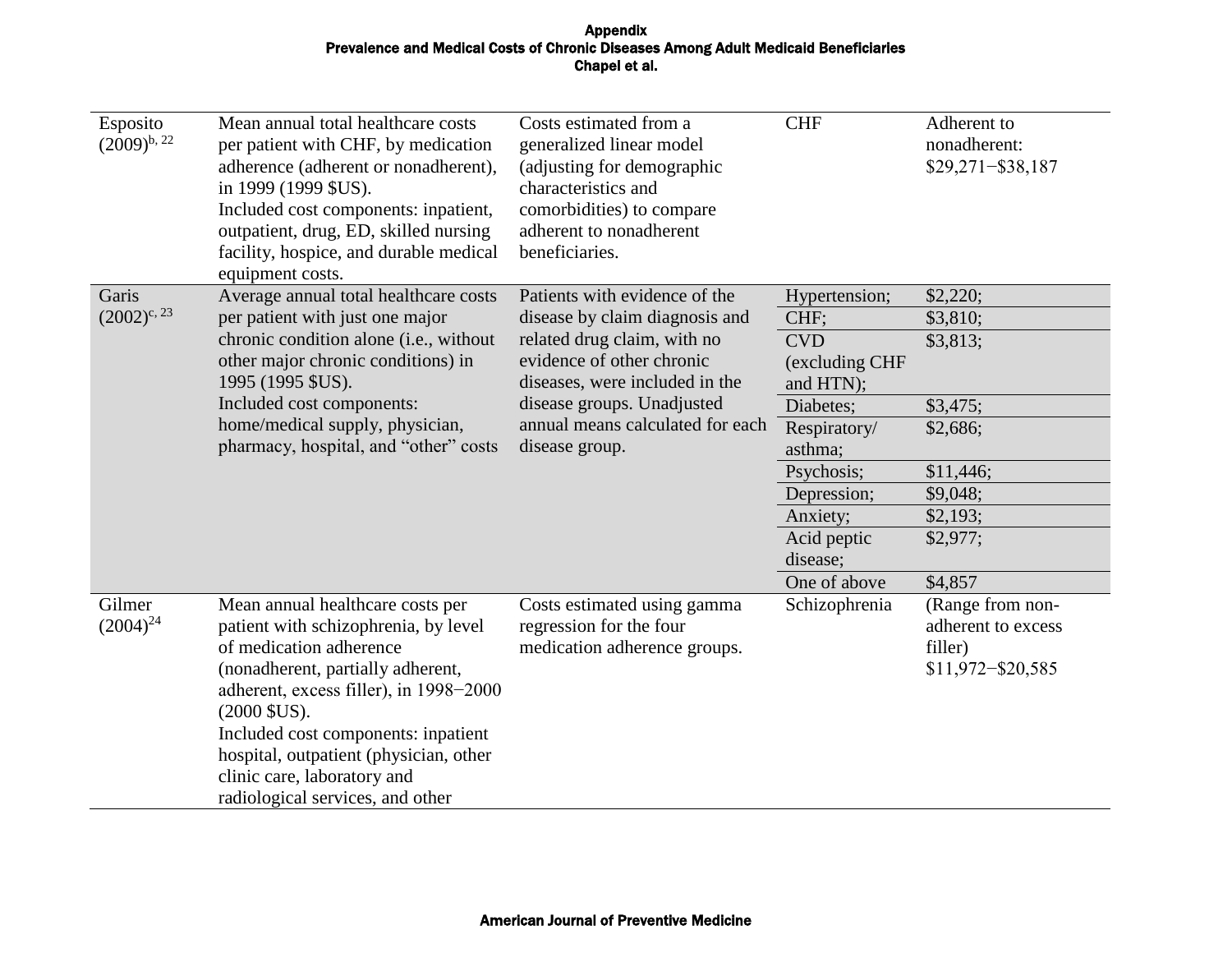|                          | noninpatient acute care), and                                                                                                                                                                                                                                                                                                                                                                                            |                                                                                                                                                                                                                                                                                                                                                                                                                                  |                                       |                                                              |
|--------------------------|--------------------------------------------------------------------------------------------------------------------------------------------------------------------------------------------------------------------------------------------------------------------------------------------------------------------------------------------------------------------------------------------------------------------------|----------------------------------------------------------------------------------------------------------------------------------------------------------------------------------------------------------------------------------------------------------------------------------------------------------------------------------------------------------------------------------------------------------------------------------|---------------------------------------|--------------------------------------------------------------|
| Guo $(2007)^{25}$        | pharmacy costs.<br>Mean total healthcare costs per<br>patient year of a bipolar patient (and<br>percent of total costs related bipolar<br>disorder) in 1998–2002 (2002 \$US).<br>Included cost components: inpatient,<br>ER, outpatient, mental health<br>services, physician visit, laboratory<br>tests, other medical services (for<br>example surgical procedures and<br>transportation), and prescriptions<br>costs. | Bipolar-related costs were the<br>percent of total costs that were<br>from medical claims with any<br>ICD-9 codes for bipolar<br>disorder, selected laboratory<br>tests considered directly relevant<br>for treating bipolar disorder, and<br>pharmacy claims for bipolar<br>related drugs. Mean cost per<br>patient-year calculated as [(total<br>cost of all patients/number of<br>patients)/mean enrollment<br>months $x12$ . | Bipolar disorder                      | \$16,038 (30% related<br>to bipolar disorder)                |
| Hankin<br>$(2011)^{26}$  | 2-year mean (and median) healthcare<br>costs per patient with pure-OCD<br>(OCD without other major mental                                                                                                                                                                                                                                                                                                                | Patients with pure-OCD matched<br>with at least one patient with<br>pure-depression. Nonparametric                                                                                                                                                                                                                                                                                                                               | Obsessive-<br>compulsive<br>disorder; | $$26,622$ (\$7,961);                                         |
|                          | disorders) or pure-depression for 2<br>years following first claim with<br>diagnosis in $1997-2006$ (costs not<br>adjusted for inflation in study, 2006<br>used to adjust costs to 2015 \$US).<br>Included cost components: inpatient,<br>outpatient, and pharmacy costs,<br>(medical and psychiatric).                                                                                                                  | statistics used to compare<br>median 2-year costs of the two<br>groups.                                                                                                                                                                                                                                                                                                                                                          | Depression                            | \$11,446 (\$6,461)                                           |
| Lin $(2010)^{d}$ ,<br>29 | Mean annual medical cost per patient<br>with COPD (and excess cost of<br>COPD patients compared to non-<br>COPD patients) in $2001-2003$ (year<br>of study costs not specified, 2003<br>used to adjust to 2015).                                                                                                                                                                                                         | Costs estimated as the mean cost<br>per patient with COPD from a<br>generalized linear model<br>(adjusting for comorbidities)<br>compared to a matched non-<br><b>COPD</b> cohort. Excess<br>(incremental) cost calculated by                                                                                                                                                                                                    | <b>COPD</b>                           | \$10,114 (excess<br>compared to non-<br>COPD cohort=\$2,489) |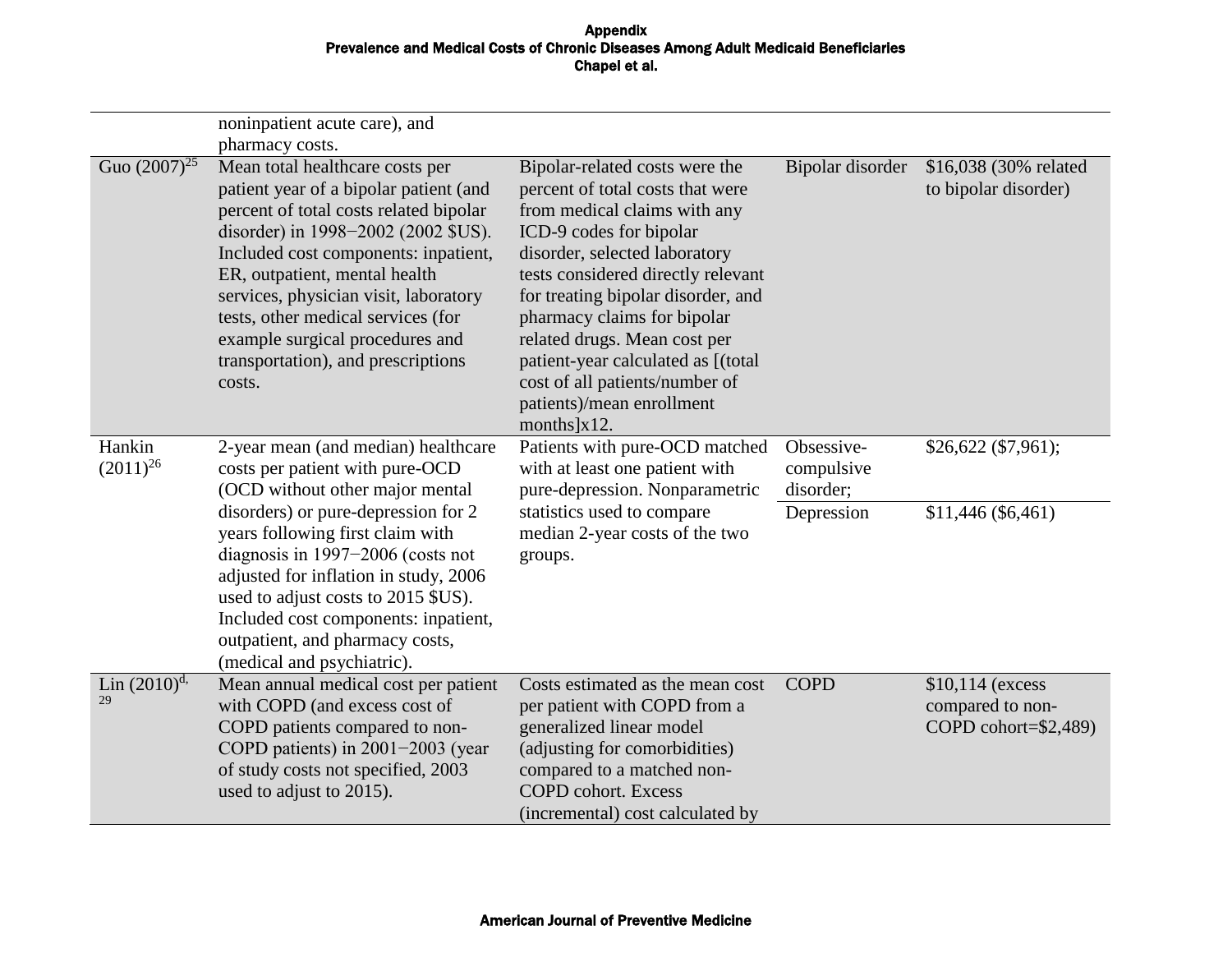|                                 | Included cost components: physician<br>office, inpatient, and outpatient costs.                                                                                                                                                                                                                                                                                                    | subtracting total healthcare costs<br>of the non-COPD matched<br>cohort from the COPD cohort.                                                                                                                         |                          |                                                                                                                              |
|---------------------------------|------------------------------------------------------------------------------------------------------------------------------------------------------------------------------------------------------------------------------------------------------------------------------------------------------------------------------------------------------------------------------------|-----------------------------------------------------------------------------------------------------------------------------------------------------------------------------------------------------------------------|--------------------------|------------------------------------------------------------------------------------------------------------------------------|
| <b>McCombs</b><br>$(2000)^{30}$ | Total 2-year healthcare costs per<br>patient diagnosed with schizophrenia<br>for the 2-year period following<br>initiation of treatment in 1987–1996<br>$(1996$ \$US).<br>Included cost components: outpatient,<br>psychologist, prescriptions,<br>community mental health center,<br>dental, other, acute hospital,<br>psychiatric hospital, and nursing<br>home costs.           | Descriptive statistics used to<br>calculate unadjusted mean total<br>costs per patient for the 2-year<br>period.                                                                                                      | Schizophrenia            | \$76,679                                                                                                                     |
| Piecoro<br>$(2001)^{32}$        | Average annual healthcare costs and<br>asthma-related costs per patient with<br>asthma (and total cost of patient<br>population and total asthma-related<br>costs to Kentucky Medicaid) in 1996<br>$(1996$ \$US).<br>Included cost components:<br>pharmaceuticals and medical and<br>institutional claims, including ER,<br>inpatient, outpatient, medical<br>services, and other. | Asthma-related costs defined as<br>medical claims with asthma as<br>the primary diagnosis and drug<br>claims for a list of asthma related<br>drug classes. Average annual<br>costs calculated as unadjusted<br>means. | Asthma                   | \$5,724;<br>asthma-related: \$989<br>(total patient<br>population cost:<br>\$139,487,832;<br>asthma-related:<br>\$24,110,420 |
| Priest                          | Mean annual all-cause (and disease-                                                                                                                                                                                                                                                                                                                                                | Medical claims with a primary                                                                                                                                                                                         | Asthma;                  | $$9,127 \; ($1,185);$                                                                                                        |
| $(2011)^{33}$                   | related) healthcare costs per patient<br>with condition in 2007 (2007 \$US).                                                                                                                                                                                                                                                                                                       | diagnosis for the condition and<br>pharmacy claims with National                                                                                                                                                      | COPD;                    | \$31,753 (\$3,968);                                                                                                          |
|                                 | Included cost components: inpatient,                                                                                                                                                                                                                                                                                                                                               | Drug Codes mapped to disease                                                                                                                                                                                          | CHD;                     | \$35,548 (\$5,835);                                                                                                          |
|                                 | ER, outpatient, and pharmacy costs.                                                                                                                                                                                                                                                                                                                                                | classes specified for each                                                                                                                                                                                            | HF:                      | $$51,937$ (\$7,031);                                                                                                         |
|                                 |                                                                                                                                                                                                                                                                                                                                                                                    | condition considered disease-                                                                                                                                                                                         | Diabetes;<br>Depression; | \$27,888 (\$3,219);<br>$$11,231$ (\$1,545);                                                                                  |
|                                 |                                                                                                                                                                                                                                                                                                                                                                                    | related. Unadjusted annualized                                                                                                                                                                                        | Hypertension;            | $$19,821$ (\$687);                                                                                                           |
|                                 |                                                                                                                                                                                                                                                                                                                                                                                    | means calculated for the total                                                                                                                                                                                        | Hyperlipidemia           | \$18,785 (\$560)                                                                                                             |
|                                 |                                                                                                                                                                                                                                                                                                                                                                                    |                                                                                                                                                                                                                       |                          |                                                                                                                              |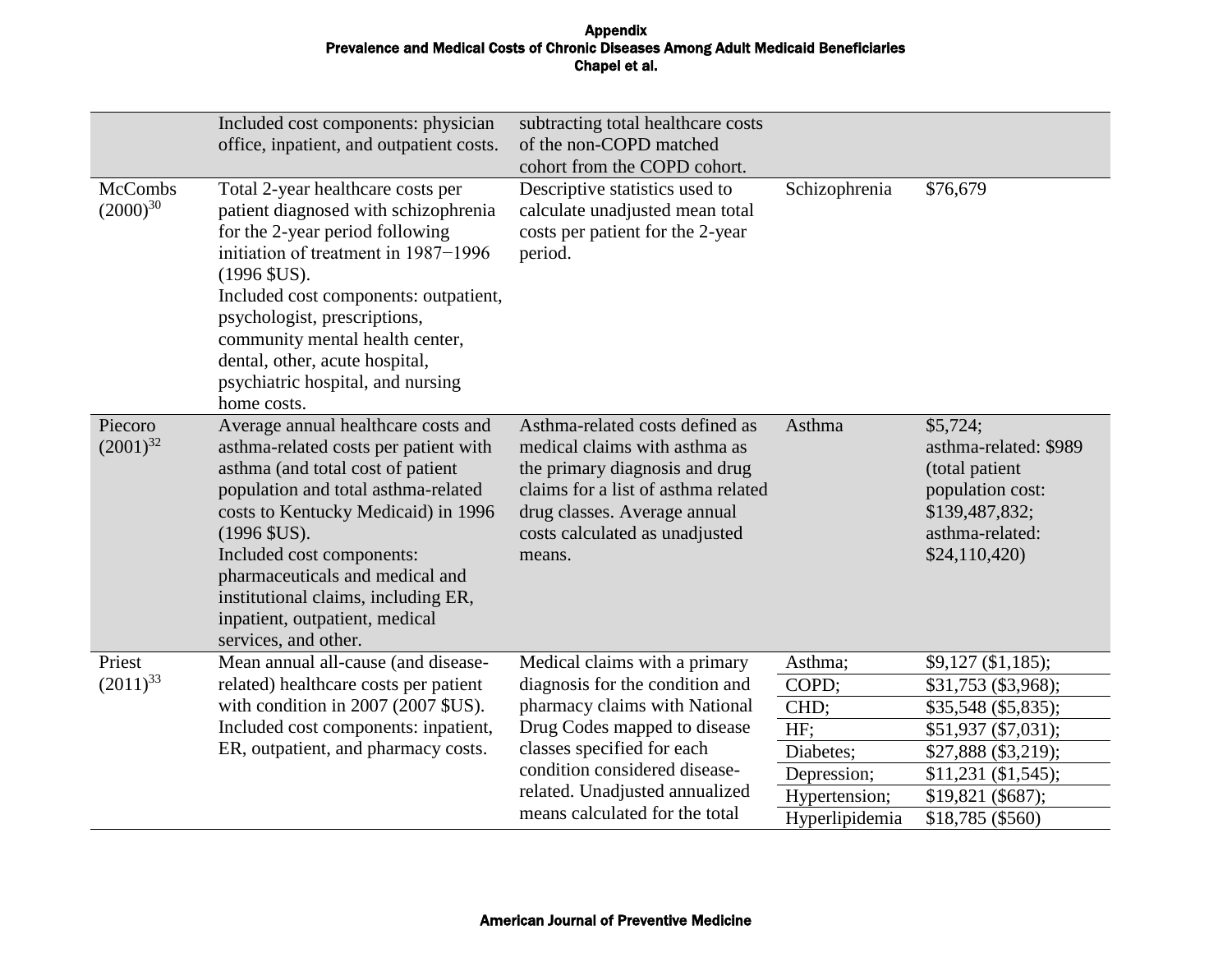|                                 |                                                                                                                                                                                                                                                                                                                                            | costs per patient with the disease<br>and the disease related costs.                                                                                                                                                                                                                |                                                        |                                                                                                    |
|---------------------------------|--------------------------------------------------------------------------------------------------------------------------------------------------------------------------------------------------------------------------------------------------------------------------------------------------------------------------------------------|-------------------------------------------------------------------------------------------------------------------------------------------------------------------------------------------------------------------------------------------------------------------------------------|--------------------------------------------------------|----------------------------------------------------------------------------------------------------|
| Subramanian<br>$(2011)^{35}$    | 6-month medical costs per patient in<br>the months following diagnosis in<br>1999-2004 (2004 \$US).<br>Included cost components: physician<br>office visits, outpatient visits, hospital<br>admissions, prescription drugs, home<br>health care, and stays at long-term<br>facilities.                                                     | Descriptive statistics used to<br>calculate unadjusted baseline<br>mean costs for each state before<br>and after changes in copayment<br>policies.                                                                                                                                  | Cancer                                                 | \$29,384-\$41,705<br>(depending on state)<br>and differences in<br>copayment policy)               |
| Subramanian<br>$(2013)^{e, 36}$ | 6-month medical costs per patient for<br>the months following initiation of<br>treatment during $2000-2003$ (2003<br>\$US).<br>Included cost components: hospital,<br>long-term care, ambulatory care<br>services, and prescription costs.                                                                                                 | Unadjusted mean 6-month<br>baseline cost calculated for the<br>sample.                                                                                                                                                                                                              | Cancer                                                 | \$46,194                                                                                           |
| Svarstad<br>$(2001)^{37}$       | 12-month hospital costs per patient<br>(and range by medication adherence                                                                                                                                                                                                                                                                  | Descriptive statistics used to<br>calculate the mean 12-month                                                                                                                                                                                                                       | Schizophrenia;                                         | \$2,268<br>$(\$3,831-\$7,285);$                                                                    |
|                                 | level, from "regular user" to<br>"irregular user") in a 12 month period<br>in 1989-1990 (1990 \$US).<br>Included cost components: hospital.                                                                                                                                                                                                | cost for each disease group and<br>medication adherence subgroup.                                                                                                                                                                                                                   | Bipolar<br>disorder;<br>Other severe<br>mental illness | \$9,151<br>$(\$3,529 - \$20,659);$<br>\$3,398<br>$($1,320 - $6,440)$                               |
| Wu $(2011)^{39}$                | Average annual healthcare costs (and<br>hyperlipidemia related costs) per<br>patient with diabetes and<br>hyperlipidemia by adherence level<br>(adherent, nonadherent) during<br>2004-2006 (study costs year not<br>specified, 2006 used to adjust to<br>2015).<br>Included cost components: outpatient,<br>ED, inpatient, and drug costs. | Hyperlipidemia-related costs<br>defined as drug claims for statins<br>and primary ICD-9 codes in<br>medical claims based on<br>cardiovascular codes such as MI,<br>angina, CHF, and stroke.<br>Unadjusted means calculated for<br>total costs and hyperlipidemia-<br>related costs. | Diabetes $+$<br>Hyperlipidemia                         | Adherent to<br>nonadherent:<br>$$17,515 - $21,518$<br>(hyperlipidemia related<br>$$2,756 - $3,370$ |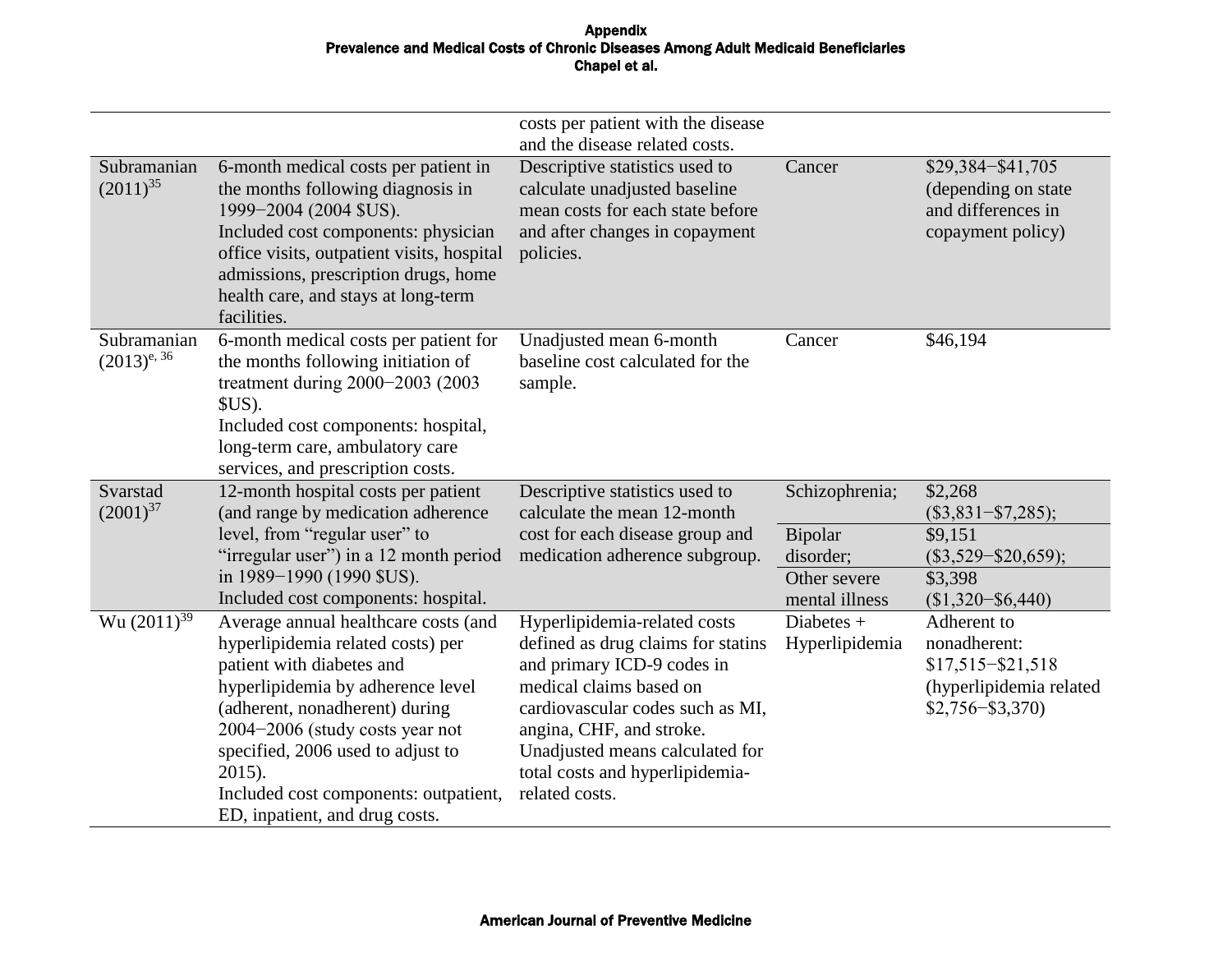| Yang<br>$(2016)^{40}$            | Mean annual all-cause Medicaid<br>costs (and CVD-related costs) per<br>patient with hypertension by<br>adherence level (low, moderate, high)<br>for those enrolled at least 36 months<br>beginning in $2007$ ( $2011$ $SUS$ ).<br>Included cost components: ED visits,<br>hospitalizations, and medication<br>costs, and excluding outpatient costs,<br>copayments/deductibles, and<br>payments by other payers.  | CVD-related costs include<br>claims with CVD-related<br>principle diagnosis and<br>antihypertensive medications.<br>Costs calculated as the least<br>square means by adherence<br>group from a generalized linear<br>model, adjusted for age, race,<br>sex, comorbidities, and<br>preexisting heart conditions                                                                                                                   | Hypertension     | High to low<br>adherence:<br>\$5,458-\$6,038 (CVD-<br>related \$1,067–\$1,156) |
|----------------------------------|-------------------------------------------------------------------------------------------------------------------------------------------------------------------------------------------------------------------------------------------------------------------------------------------------------------------------------------------------------------------------------------------------------------------|----------------------------------------------------------------------------------------------------------------------------------------------------------------------------------------------------------------------------------------------------------------------------------------------------------------------------------------------------------------------------------------------------------------------------------|------------------|--------------------------------------------------------------------------------|
|                                  | The following studies examined disease-related costs only, $n=3$                                                                                                                                                                                                                                                                                                                                                  |                                                                                                                                                                                                                                                                                                                                                                                                                                  |                  |                                                                                |
| <b>Buescher</b><br>$(2010)^{13}$ | Average annual cost of diabetes-<br>related care per patient with diabetes<br>(and total diabetes related medical<br>costs to the North Carolina state<br>Medicaid program) during fiscal year<br>2007-2008 (2008 \$US).<br>Included cost components: skilled<br>and intermediate nursing care,<br>physician and other medical, hospital,<br>outpatient clinic, prescription drugs,<br>and home healthcare costs. | Diabetes-related costs identified<br>as claims with diabetes as the<br>primary or contributing<br>diagnosis and pharmacy claims<br>for drugs used almost<br>exclusively for diabetes<br>treatment (various<br>antihyperglycemic medications).<br>Per patient diabetes related costs<br>calculated as total diabetes<br>related expenditures divided by<br>the unduplicated number of<br>persons with diabetes-related<br>claims. | <b>Diabetes</b>  | \$4,674<br>(Total Medicaid cost:<br>\$598,332,389)                             |
| <b>Mullins</b>                   | Average annual cancer-related                                                                                                                                                                                                                                                                                                                                                                                     | Ambulatory cancer treatment                                                                                                                                                                                                                                                                                                                                                                                                      | Prostate cancer; | $$1,755 - $1,775;$                                                             |
| $(2004)^{31}$                    | ambulatory treatment costs in 2000                                                                                                                                                                                                                                                                                                                                                                                | costs included outpatient                                                                                                                                                                                                                                                                                                                                                                                                        | Breast cancer;   | $$1,662 - $1,672;$                                                             |
|                                  | $(2000$ \$US).                                                                                                                                                                                                                                                                                                                                                                                                    | chemotherapy, antiemetic,                                                                                                                                                                                                                                                                                                                                                                                                        | Colorectal       | $$1,381 - $1,391$                                                              |
|                                  | Included cost components: outpatient<br>therapies, physician visits, and                                                                                                                                                                                                                                                                                                                                          | analgesic, hematopoetic and<br>radiation therapy; all physician                                                                                                                                                                                                                                                                                                                                                                  | cancer           |                                                                                |
|                                  | pharmacy costs.                                                                                                                                                                                                                                                                                                                                                                                                   | visits; and pharmacy costs for                                                                                                                                                                                                                                                                                                                                                                                                   |                  |                                                                                |
|                                  |                                                                                                                                                                                                                                                                                                                                                                                                                   | cancer treatment related drugs,                                                                                                                                                                                                                                                                                                                                                                                                  |                  |                                                                                |